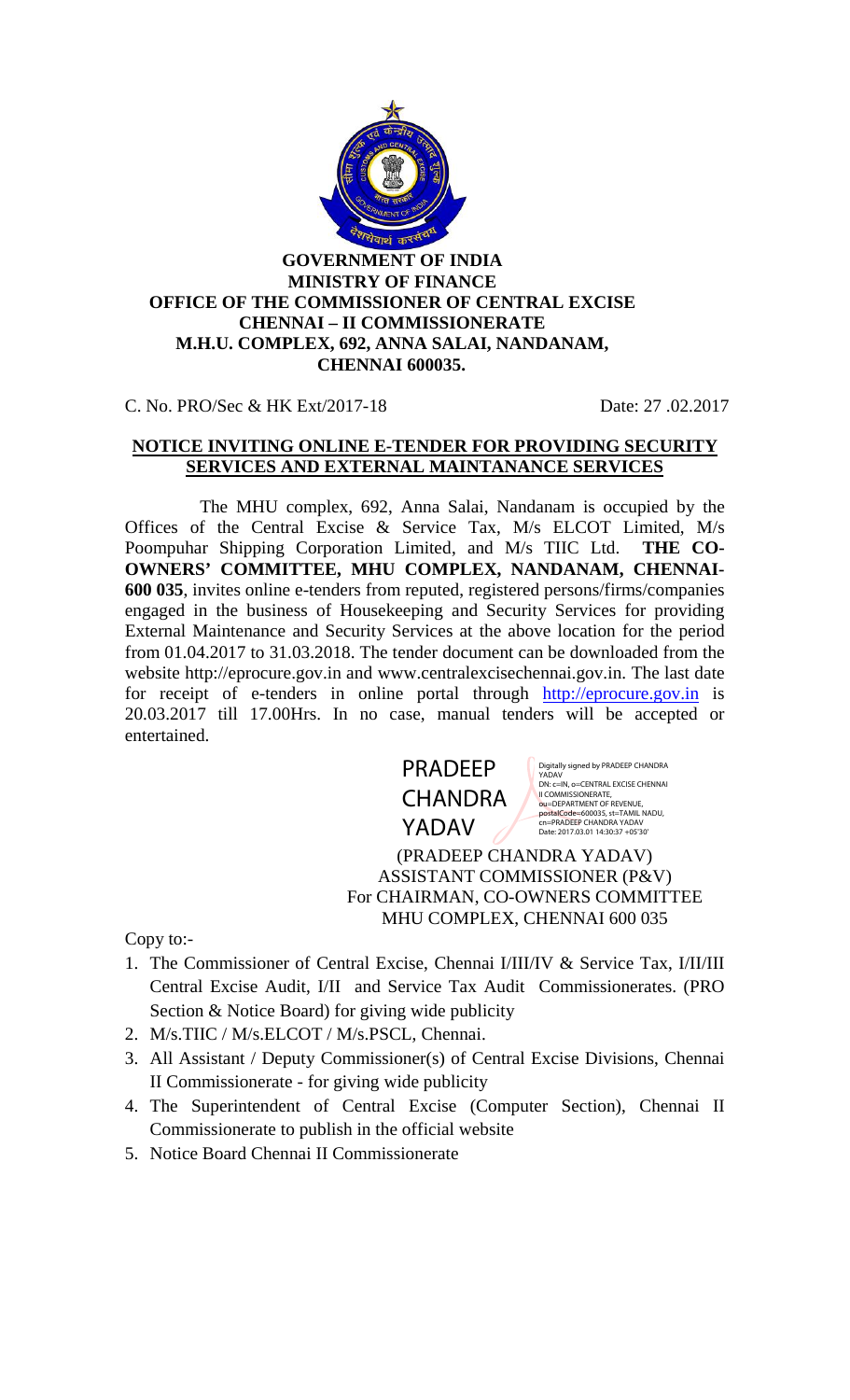Telephone :- 2433 00 66 Fax :- 2433 62 85



# **GOVERNMENT OF INDIA MINISTRY OF FINANCE OFFICE OF THE COMMISSIONER OF CENTRAL EXCISE, CHENNAI–II COMMISSIONERATE, M.H.U. COMPLEX, 692, ANNA SALAI, NANDANAM, CHENNAI (600035)**

C. No. PRO/Sec & HK Ext/2017-18 **Date: 27.02.2017**

### **NOTICE INVITING e-TENDER THROUGH E-PROCUREMENT FOR SECURITY AND EXTERNAL MAINTANANCE SERVICES**

Online e-tenders are invited for and on behalf of **THE CO-OWNERS COMMITTEE, MHU COMPLEX, NANDANAM, CHENNAI-600 035** for "Outsourcing of Security and External Maintenance in the offices at MHU Complex, Nandanam, Chennai-35 for the period of one year from 01.04.2017 to 31.03.2018. The details of work specifications, terms & conditions are outlined in the Annexures to this e-tender as under :

| (a) Annexure-I                    | : Application Form                             |
|-----------------------------------|------------------------------------------------|
| (b) Annexure-II                   | : Scope of Work                                |
| $(c)$ Annexure-III                | : Prequalification criteria for firm           |
|                                   | (d) Annexure-IV : Format of Technical Bid      |
|                                   | (e) Annexure-V $\therefore$ Terms & Conditions |
|                                   | (f) Annexure-VI : Enclosure to Price Bid       |
| $(g)$ Annexure-VII : Undertaking. |                                                |
| (h) BOQ                           | : Price Bid.                                   |

2. The Tender enquiry documents will be available on official website http://centralexcisechennai.gov.in and on http://eprocure.gov.in from 27.02.2017.

3. Mode of Tendering:- Interested bidders may download the tender enquiry documents (TED) and submit their tenders online at Central Public Procurement Portal website:https:eprocure.gov.in/eprocure/app and bid online through the portal www.eprocure.gov.in. The Tender should be addressed to the Assistant Commissioner of Central Excise (P&V), Chennai-II Commissionerate, No. 692, MHU Complex, 4<sup>th</sup> floor, Nandanam, Chennai-600 035 with words "Bid for Outsourcing of Security and External Maintenance in the offices at the MHU Complex for one year from 01.04.2017 to 31.03.2018". The bids are invited in a two-bid system (Technical and Financial) from reputed service providers and are required to be submitted in two parts, namely, (1) Technical Bid and (2) Financial/Price Bid. The Financial/Price bid should be valid for One (01) year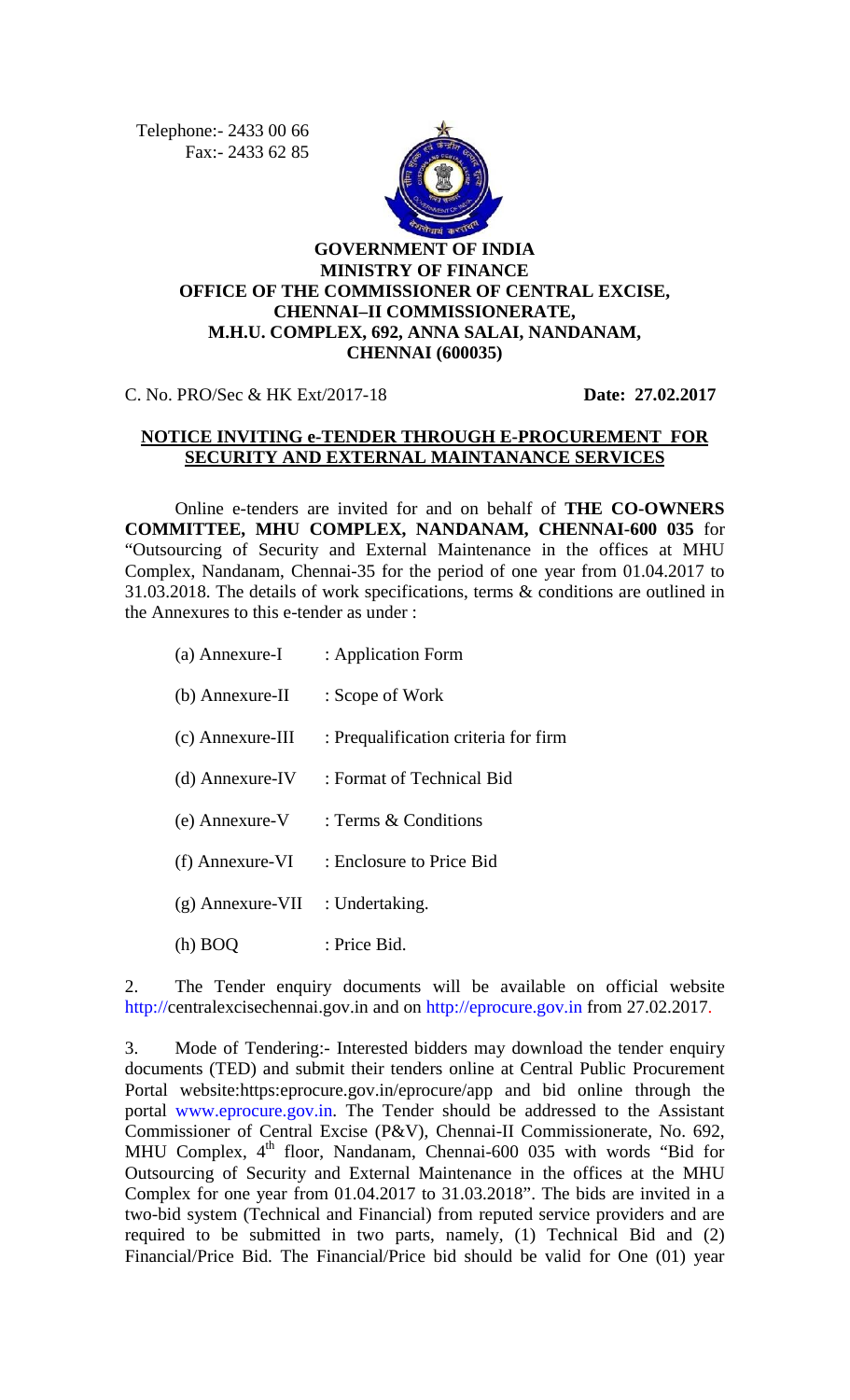from the date of opening of the Tender. Incomplete bid documents shall be rejected.

4. Earnest Money deposit of Rs 10,000/- should be submitted by the bidders in the form of Demand Draft/Banker's Cheque drawn in favour of "The Commissioner of Central Excise, Chennai II" and payable at Chennai. The bidders submitting their bids online should ensure that Earnest Money Deposit (EMD) must reach by hand or through registered post to the address at, the Assistant Commissioner of Central Excise (P&V),  $4<sup>th</sup>$  floor, Chennai-II Commissionerate, No. 692, MHU Complex, Nandanam, Chennai-600 035 on or before the scheduled closing of the of the e-tender. The EMD will be returned to all the unsuccessful bidders at the end of the selection process. However, the EMD shall be forfeited in case the successful bidder withdraws or the details furnished in Annexures are found to be incorrect or false during the tender selection process. No interest shall be paid on the Earnest Money Deposit and EMD of successful bidder will be returned on furnishing performance guarantee as detailed below:-

5. **Performance Guarantee**: The Successful bidder has to submit an amount equal to **one month's payment** as performance guarantee deposit in the form of **Bank guarantee from a Nationalized Bank /Demand Draft / Banker's cheque of a schedule bank drawn in favour of "The Chairman, Co owners Committee"** before awarding contract. The performance guarantee shall be refunded to the selected bidder without any interest within one month from the completion of contract period.

6. **The tenderer shall sign and stamp with Digital Signature Certificate on each page of this tender document and all other enclosures appended to it as a token of having read and understood the terms and conditions contained therein and to upload the same along with the qualifying bid.** The tenderer would fill the information in the Annexures enclosed at the end of this document in clear and legible terms. Wherever required the price quoted shall be written in figures and words as well. Annexures shall also have to be signed and stamped by the bidder or his/her authorized signatory.

7. **The tenderer shall quote their rates for the service to be provided in Indian Rupees** (in both words and figures ) which should include deduction towards PF, ESI, Pension and Bonus, other statutory taxes and fees etc, and the same would not be payable over and above the rates thus quoted.

8. This office reserves the right to accept or reject any bid, and to annul the bidding process and reject all bids at any time, without thereby incurring any liability to the affected Bidder or Bidders or any obligations to inform the affected Bidder or Bidders of the grounds for such action.

9. The tender forms shall be rejected if it is not complete in any aspect.

10. The tender documents are not transferable.

11. Not more than one tender shall be submitted by one contractor having business relationship. Under no circumstances will father and his son(s) or other close relations who have business relationship with one another (i.e. when one or more partner(s)/director(s) are common) be allowed to tender for the same contract as separate competitors. A breach of this condition will render the tenders of both parties liable to rejection.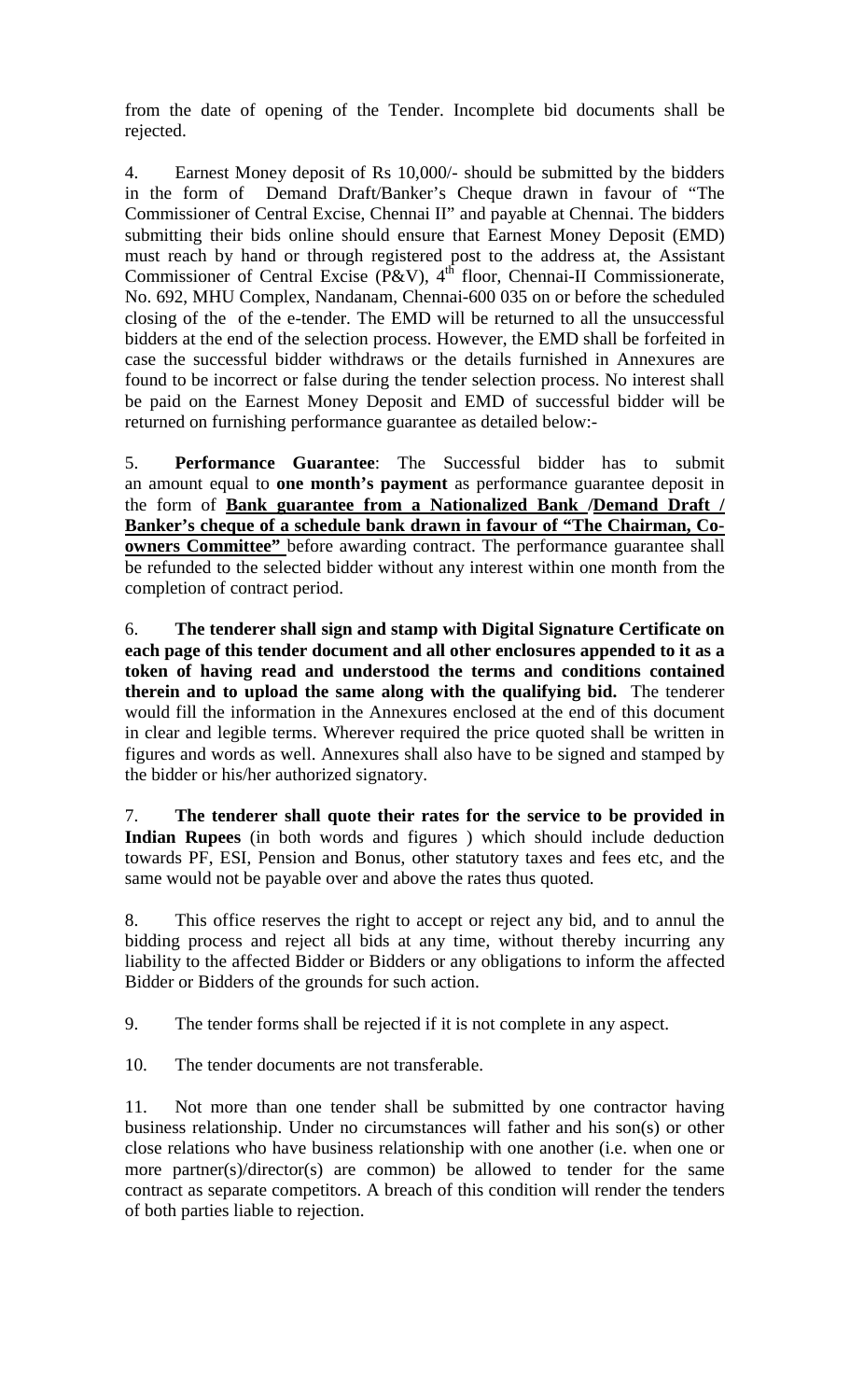12. The short listed tenders along with the documents will be submitted to the **'Competent authority'** and upon approval by the **'Competent authority',** the successful bidder will be intimated about the award of contract to them.

13. Late submission of tenders and EMD shall not be accepted.

14. Tenders without EMD will be treated as non-responsive and will be rejected, at the initial stage itself "as Tenders received without EMD".

15. The Bidder should clarify any doubt/query regarding the specification and scope of work from the Assistant Commissioner of Central Excise (P&V), Chennai-II Commissionerate, No. 692, MHU Complex, 4<sup>th</sup> floor, Nandanam, Chennai-600 035 on any working day between 11:00 am to 5:00 pm before 13.03.2017. The bidder should fulfill prequalification/eligibility criteria & conditions of the tender and should submit all documents attested by the authorized person along with the bid.

16. The technical bid will be opened first in the presence of the Tender Committee Members and the Bidders at the MHU Complex, Nandanam, Chennai- 35. The financial bids of technically qualified bidders only shall be opened in the presence of the Tender Committee Members and the bidders. The Bidders, can remain present, if they so wish.

17. Last date and time for submission of Bid/Tender is : 20.03.2017 upto 17:00 hrs.

Opening of Bids :

| $\mu$ and $\mu$ or Drus. |                                     |
|--------------------------|-------------------------------------|
| <b>Technical Bid</b>     | $\therefore$ 21.03.2017 at 1100 hrs |
| Financial Bid            | $\therefore$ 21.03.2017 at 1500 hrs |

18. In the event of any of the above mentioned date being subsequently declared as a holiday / closed day for this office, the tenders will be opened on the next working day at the scheduled time.

### **(PRADEEP CHANDRA YADAV)** ASSISTANT COMMISSIONER CENTRAL EXCISE, CHENNAI II COMMISSIONERATE

Copy to:-

- 1. The Commissioner of Central Excise, Chennai I/III/IV & Service Tax, I/II/III Central Excise Audit, I/II and Service Tax Audit Commissionerates. (PRO Section & Notice Board) for giving wide publicity
- 2. M/s.TIIC / M/s.ELCOT / M/s.PSCL, Chennai.
- 3. All Assistant / Deputy Commissioner(s) of Central Excise Divisions, Chennai II Commissionerate - for giving wide publicity
- 4. The Superintendent of Central Excise (Computer Section), Chennai II Commissionerate to publish in the official website
- 5. Notice Board Chennai II Commissionerate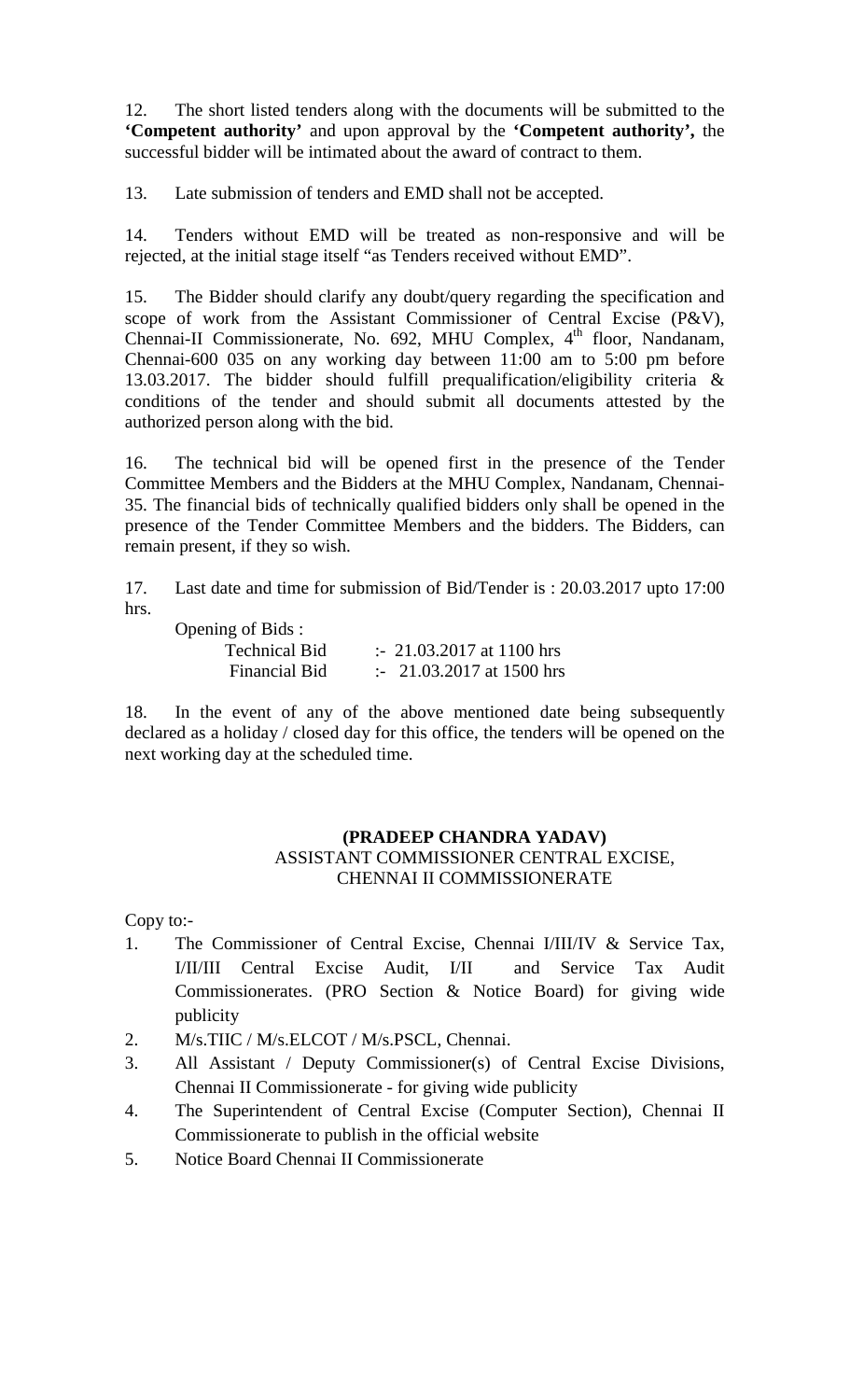### **ANNEXURE-I**

### **NOTICE INVITING E-TENDER THROUGH E-PROCUREMENT FOR OUTSOURCING OF SECURITY AND EXTERNAL MAINTENANCE IN THE OFFICES AT THE MHU COMPLEX FOR ONE YEAR FROM 01.04.2017 TO 31.03.2018.**

### **APPLICATION FORM**

**Date:**

FROM :

To, The Assistant Commissioner of Central Excise(P&V), Chennai-II Commissionerate, No.692, MHU Complex, Nandanam, Chennai-600 035.

Sir,

- Subject : E-Tender for "Outsourcing of Security and External Maintenance in the offices at MHU Complex for one year from 01.04.2017 to 31.03.2018"- Reg.
- Ref : (1) Your office e-tender Notice No …….. Dated ……….
	- $(2)$  EMD-DD No  $\dots\dots\dots\dots$  Dated  $\dots\dots\dots\dots$  for Rs  $\dots\dots\dots\dots\dots$

I/We have also examined the requisite specifications and my/our offer is to provide the required services in accordance with the specified scope of work.

I/We quote the rate inclusive of all taxes, duties, transportation, etc (in complete).

Yours faithfully,

(Signature and stamp of the Tenderer) Legal status ( Prop/Partnership/Registered Company etc).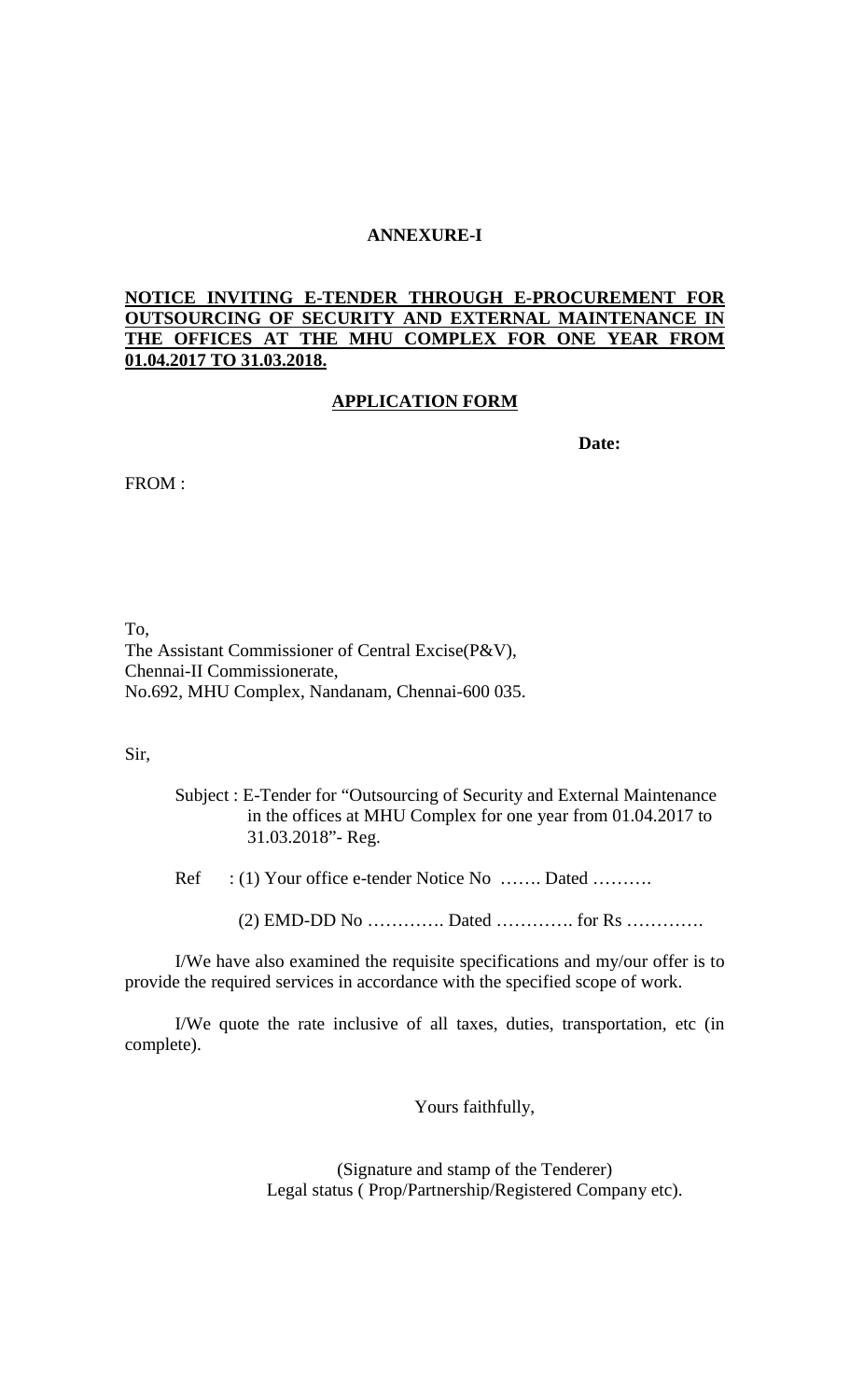#### **ANNEXURE-II**

### **NOTICE INVITING E-TENDER THROUGH E-PROCUREMENT FOR OUTSOURCING OF SECURITY AND EXTERNAL MAINTENANCE IN THE OFFICES AT MHU COMPLEX FOR ONE YEAR FROM 01.04.2017 TO 31.03.2018.**

#### **SCOPE OF WORK**

#### **I. EXTERNAL MAINTANANCE:**

The contractor is required to provide for the cleaning and upkeep of all the staircases of the building and cleaning and upkeep of external areas, approach roads in the complex, and inclusive of maintenance of the greeneries of the building. The optimum number of persons required for the maintenance work shall be decided by the contractor for satisfactory performance. The contractor has to deploy persons on all days excluding Sundays and public holidays and in general shift during the day time. It may be noted that at present 4 persons are engaged for the said service.

### **II. SECURITY SERVICES:**

The contractor has to provide security arrangement to the MHU complex on 24X7 basis on all days round the clock throughout the year to safeguard the installation such as pumps, common lights and other department materials including watching the entire external area of the building to prevent any theft or damage or any other un-toward incidents and entry of unauthorized persons and to convey the message to the departmental officers.

The requirement of number of persons per shift to be deployed for the effective round the clock, 24X7 basis throughout the year, security arrangement for MHU complex shall be decided by the contractor. There are three gates/entrances in the premises and the same may be taken into consideration while deciding the number of persons to be deployed for round the clock security. It may be taken note that at present 3 security persons are engaged per each shift and in 3 shifts per day.

The officers, the staff members and the visitors to the offices functioning in the MHU complex are only allowed inside the compound. No unauthorized persons would be allowed to use the passage as a thoroughfare.

In order to regulate and to curb the misuse of the passage as a thoroughfare between the front and back entrance of the building enough security personnel should be deployed in general shift on all working days, so as to ensure the smooth movement/parking of vehicles. The security personnel should not permit entry/exit of any vehicle other than the vehicles of staff/Officers working in the MHU Complex and the visitors to offices housed in the Complex.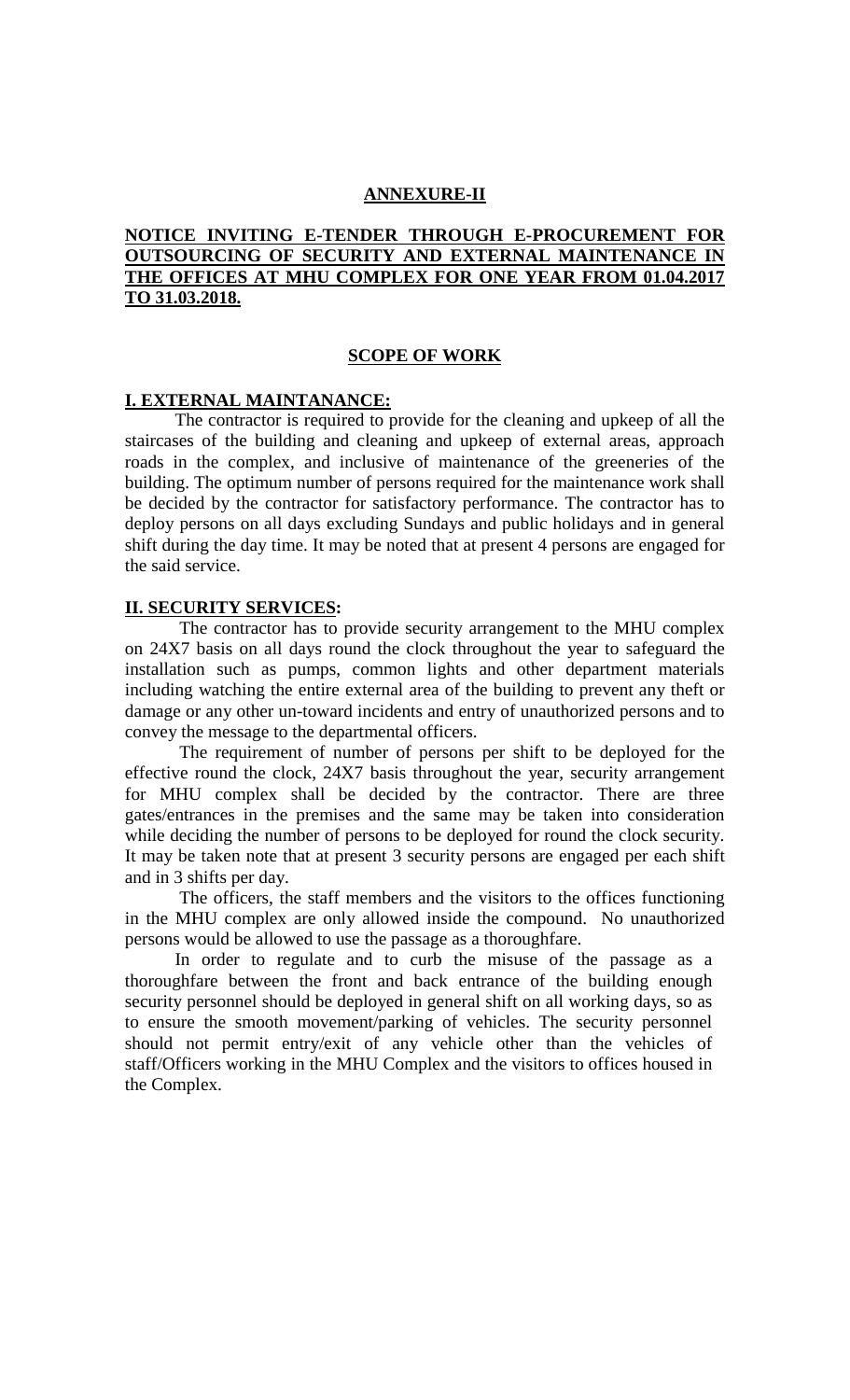### **ANNEXURE-III**

### **NOTICE INVITING E-TENDER THROUGH E-PROCUREMENT FOR OUTSOURCING OF SECURITY AND EXTERNAL MAINTENANCE IN THE OFFICES AT THE MHU COMPLEX FOR ONE YEAR FROM 01.04.2017 TO 31.03.2018.**

#### **ELIGIBILITY CRITERIA: CONDITIONS TO BE SATISFIED IN THE QUALIFYING/TECHNICAL BID DOCUMENT**

- 1. The Bidder should have minimum three years of experience in providing security/housekeeping services to various organizations; and should have completed at least two such works with a single Annual Contract Value of Rs.10 lakh or above in the similar activities, in the last three years.
- 2. The bidder must have ESI Registration and EPF Registration, registered before 01-Apr-2013. The bidder must also have their Service Tax Registration.
- 3. The bidder must have obtained Permanent Account Number (PAN) under the Income Tax Act, 1961.
- 4. The evidence for filing of Income Tax Returns along with Profit and Loss Account and Balance Sheet for past three financial years 2013-14, 2014-15 & 2015-16 should be enclosed along with the qualifying bid.
- 5. The bidder must have an Annual Average Turnover of not less than of Rs.20 Lakh during the last three financial years 2013-14, 2014-15 & 2015-16 certified by a Chartered Accountant.
- 6. **The tenderer should not have incurred loss in any two years during the last three years as on 31.03.2016**.
- **7.** The bidder must produce a Solvency Certificate from his banker for an amount not less than **AMOUNT OF THE CONTRACT FOR THE PERIOD FROM 01.04.2017 TO 31.03.2018**
- 8. The contractor shall comply with the regulations of the Private Security Agency (regulation) Act,2005. Within one month from the date of awarding the contract, the successful bidder shall have to obtain a valid license under the Contract Labour (R&A) Act, from the licensing authority.
- 9. The bidder should ensure that the total number of persons to be engaged should be commensurate with the nature/type of work and the total area involved.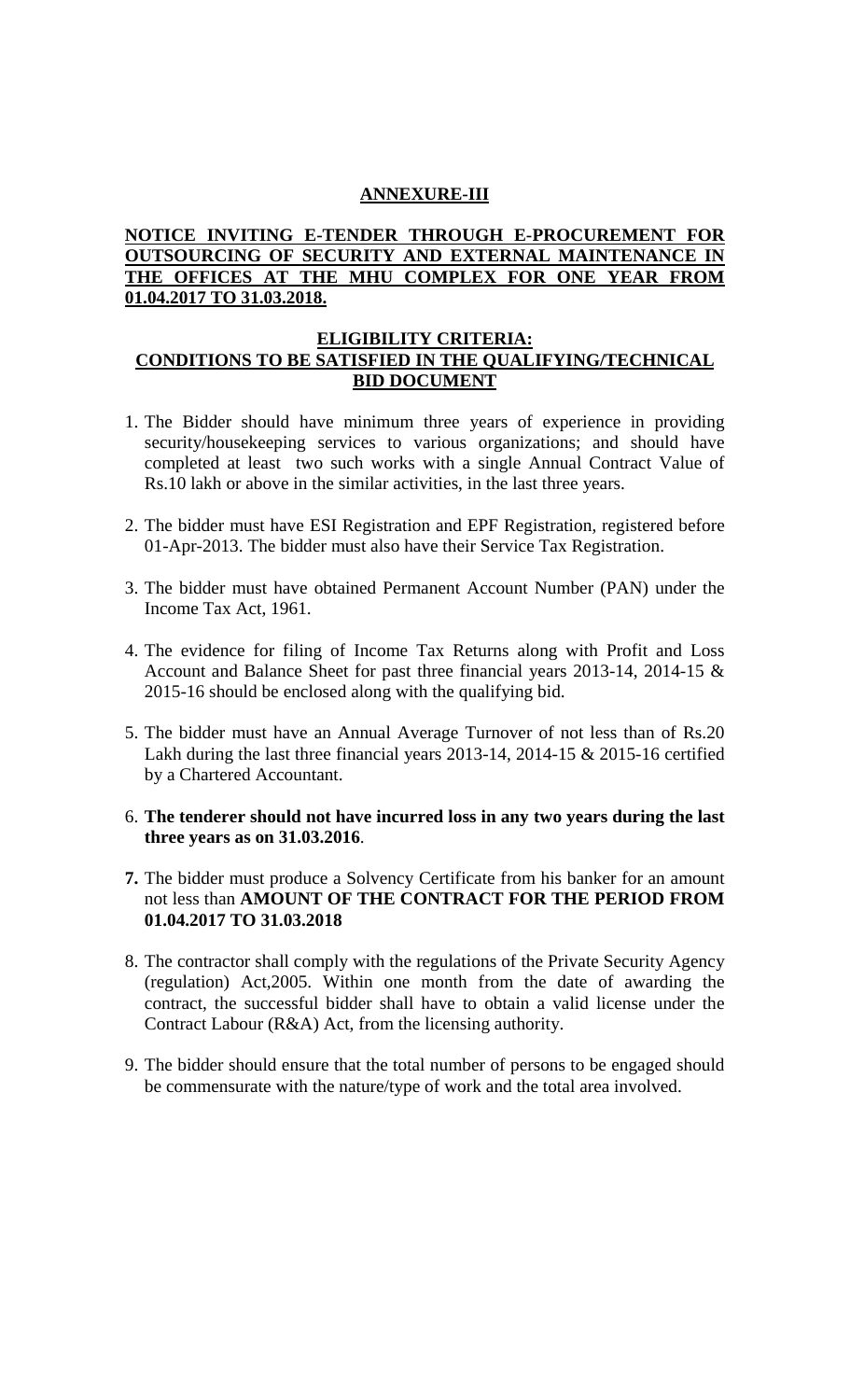## **ANNEXURE-IV**

# **NOTICE INVITING E-TENDER THROUGH E-PROCUREMENT FOR OUTSOURCING OF SECURITY AND EXTERNAL MAINTENANCE IN THE OFFICES AT THE MHU COMPLEX FOR ONE YEAR FROM 01.04.2017 TO 31.03.2018.**

# **QUALIFYING/TECHNICAL BID DOCUMENT:-**

| 1. Name of the party                                                                                                                                                                                                                                |  |
|-----------------------------------------------------------------------------------------------------------------------------------------------------------------------------------------------------------------------------------------------------|--|
| 2. Address (With Tel No., Fax No.)                                                                                                                                                                                                                  |  |
| 3. Name & Address of the proprietor/<br>Partners/Directors (With Mobile No.)                                                                                                                                                                        |  |
| 4. Contact person(s) (with mobile number)                                                                                                                                                                                                           |  |
| 5. No. of years of experience in providing<br>Security/Housekeeping Services (enclose proof such as<br>Performance Reports from clients or TDS copies)                                                                                              |  |
| 6. Average Annual Turnovers<br>(Last 3 years ended 31.3.2016)<br>Certified by a Chartered Accountant                                                                                                                                                |  |
| 7. Permanent Account Number (PAN)<br>(The evidence for filing of IT returns along with<br>$2013 - 2014$ :<br>Profit and Loss Account & Balance Sheet<br>$2014 - 2015$ :<br>$2015 - 2016$ :<br>for the last three financial years to be<br>enclosed) |  |
| 8. Details of ESI & EPF Registration along with<br>evidences (Registered Before $01.$ Apr $- 2013$ )                                                                                                                                                |  |
| 9. Details of the Service Tax Registration along<br>with evidence                                                                                                                                                                                   |  |
| 10. Details of EMD                                                                                                                                                                                                                                  |  |
| 11. Solvency Certificate issued by the Bankers                                                                                                                                                                                                      |  |

### **DECLARATION**

I/we hereby certify that the information furnished above is true and correct to the best of my/our knowledge. I/we understand that in case any deviation is found in the above statement at any stage, I /we will be blacklisted and will not qualify to have any dealing with the Department in future.

(Signature of Authorized signatory with Name and date)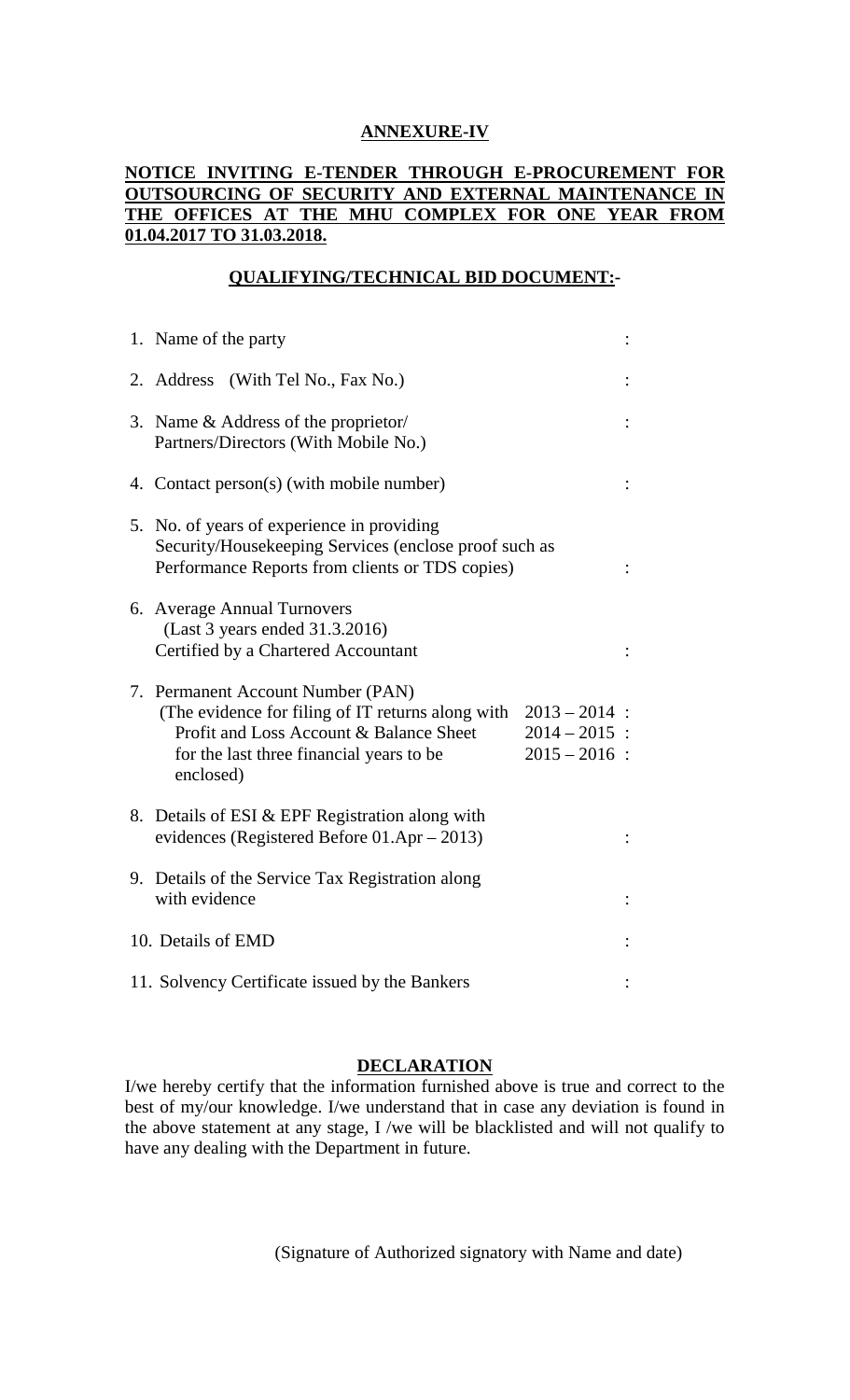### **ANNEXURE-V**

### **NOTICE INVITING E-TENDER THROUGH E-PROCUREMENT FOR OUTSOURCING OF SECURITY AND EXTERNAL MAINTENANCE IN THE OFFICES AT THE MHU COMPLEX FOR ONE YEAR FROM 01.04.2017 TO 31.03.2018.**

# **GENERAL TERMS AND CONDITIONS**:

- 1. The personnel employed for cleaning of the building premises should work on all days except Sundays and National holidays and the personnel employed for security work should work on all days (24 X 7 basis).
- 2. The personnel deployed should be well experienced and trained adequately and of sound health. They should be well behaved and well mannered. They should be provided with uniforms and identity cards prominently displayed. They should have knowledge of local language and preferably English also.
- 3. If a particular person is absent on any day, a suitable substitute should be deployed in his/her place.
- 4. The personnel should attend to work punctually. The personnel will perform all the duties enumerated in the contract for such services and as specified by the department from time to time.
- 5. The Contractor should pay to their personnel a minimum wage at the prevailing rate as fixed under the **Minimum Wages Act** and any breach of this condition will render it liable for termination of the contract and the same would be dealt with accordingly. Besides, ESI and PF per head at the current rate should be paid by the Contractor every month as per the existing rules. The Contractor should ensure payment of increase in DA as and when announced by the Govt. The Service Provider should also maintain Pay Roll containing the above details.
- 6. The contractor is responsible for payment of monthly salary including leave salary, bonus, gratuity etc., to the personnel as applicable to them.
- 7. The contractor should ensure that there is no scope for any grievance from the personnel on delayed payment or short payment of wages. The employees engaged by the Contractor will be in the employment of the Contractor only and not of the CO-OWNERS' COMMITTEE, MHU COMPLEX.
- 8. Mode of payment will be monthly and payments to the Contractor will be made through ECS only within a month from the date of submission of bill provided that there is no dispute in respect of rates, quantity and quality of work. Tax shall be deducted at source as per the prevailing Income Tax Act, 1961 from the monthly bills. The payment will be made individually by the Co-owners' according to their proportionate share in the office complex.
- 9. The MHU complex is owned by four co-owners and their names and proportion of their shares are given below: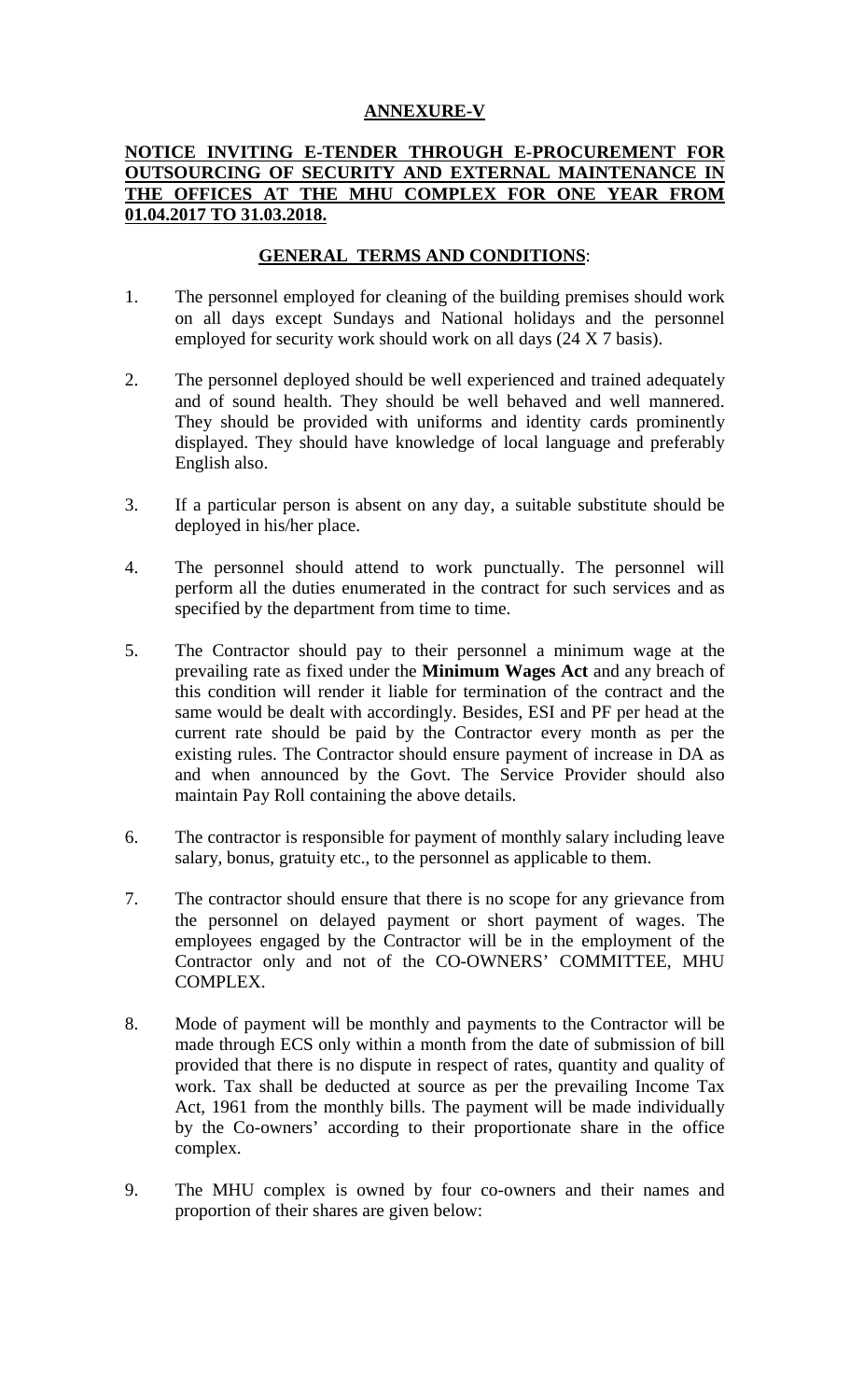| The Central Excise | 50.39 % |
|--------------------|---------|
| M/s. TIIC Limited  | 38.14 % |
| M/s. ELCOT LTD     | 06.20 % |
| M/s. PSC Ltd.,     | 05.27%  |

- 10. The Contractor shall indemnify and shall keep this office indemnified against any acts of commission and omission or negligence, dishonesty or misconduct of the men / women engaged for the work and this office shall not be liable to pay any damages or compensation to such person or to the third party. All damages caused by the maintenance personnel shall be charged to the Contractor and recovered from their dues/bills.
- 11. This office reserves the right to terminate the services of the Contractor at anytime without giving any notice whatsoever.
- 12. All existing statutory regulations (both the State & the Central Governments) shall be adhered to and complied with by the Contractor and all records maintained thereof should be available for scrutiny by the Committee or its representative. The Contractor shall strictly comply with the terms and conditions of the agreement, which will be executed with the successful contractor. Failure on the part of the Contractor to comply with such statutory requirements and / or the terms of the agreement during the period of agreement or deficiency in services shall result in termination of the contract.
- 13. The contract will be in force for a period of one year from 01.04.2017 to 31.03.2018 and No escalation of price whatsoever would be allowed during the pendency / currency of the contract.
- 14. If at any point of time during currency of JOB, the SCOPE OF WORK for which this job has been awarded is reduced / abandoned, the payment / value of this job order shall be reduced on pro-rata basis by this office and would be binding on the Contractor (Service provider)
- 15. All the Housekeeping materials / consumables, such as Brooms, Cobweb sticks, Dusters, Mop sticks, Garbage bins, hose pipes, cleaning machinery etc., as required to clean the MHU complex external premises will be **supplied by the Contractor**.
- 16. Any dispute arising out of this agreement or that which may arise in future, shall be resolved by taking recourse to mutual settlement, arbitration / conciliation clauses formulated by International Centre of Alternative Dispute Resolution (ICADR), failing which the dispute will be subject to Chennai jurisdiction only.
- 17. The dismantled debris excavated surplus earth and waste if any, arising during execution of work, shall be carted away immediately, irrespective of the lead and lift involved, to a place without causing hindrance to the occupants. The Contractor shall be required to strictly comply with these requirements without giving any scope/room for urging or follow up from this office.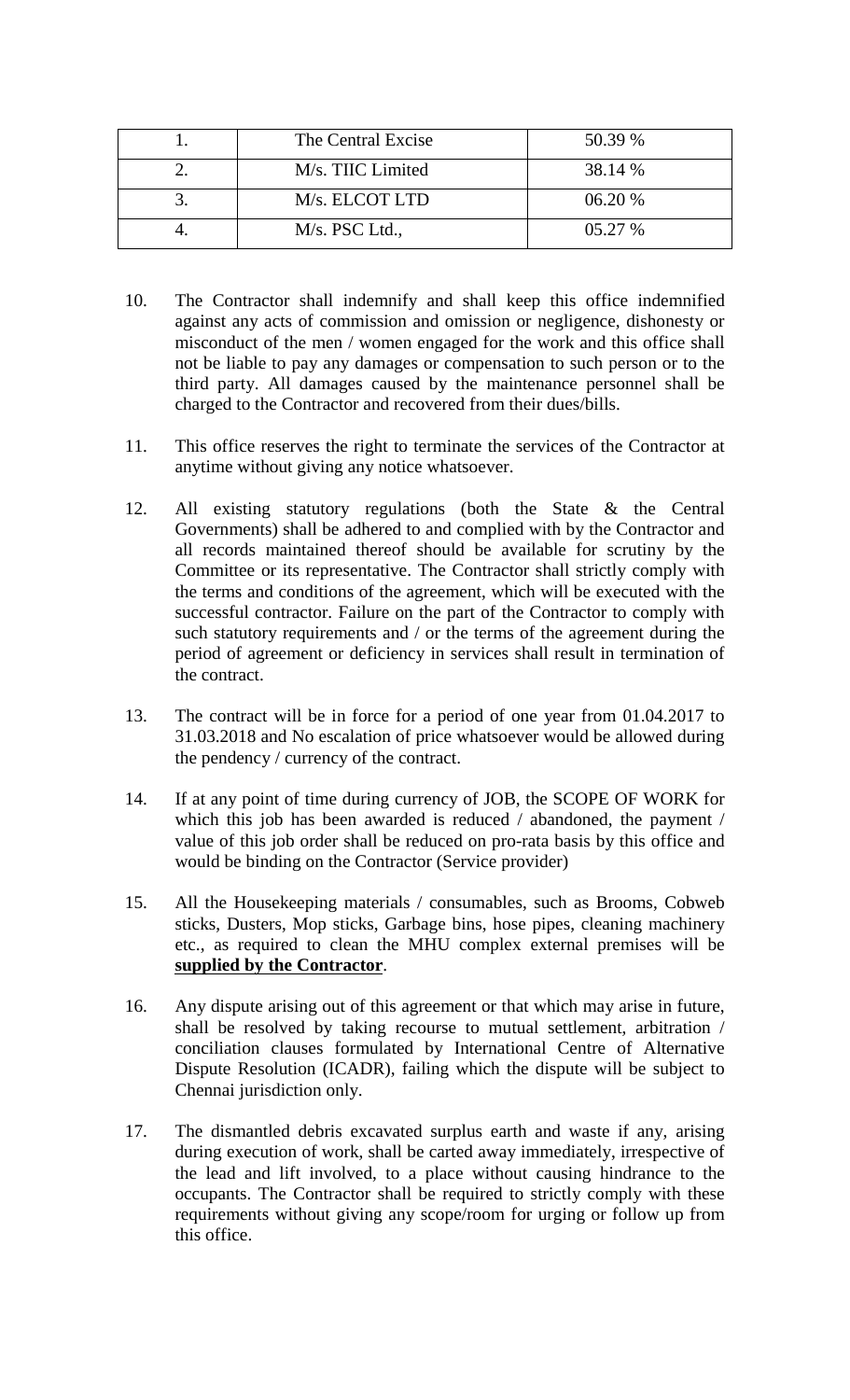- 18. The Accepting Authority reserves the rights to operate or not to operate or partly operate any item mentioned in the schedule.
- 19. The Contractor will have to execute an agreement with the Accepting Authority, covering all aspects of the contract in the format prescribed immediately before commencement of work.
- 20. While carrying out the work, extreme care should be taken to ensure the safety of the people engaged by the contractor for the work, and the men/staff working with other offices/contractors. Contractor shall take necessary precautions and make all necessary arrangements in this regard.
- 21. The Contractor shall clear the site in all respects and remove all materials after completing the work.
- 22. The Contractor shall comply with all the provisions of The Employee's State Insurance Act, The Workman Compensation Act and arrange for employee's liability insurance etc and any other insurance/registrations required under law and regulations. In addition, the Contractor shall also cover his tools, tackles & equipment, sub contractors' staff and workmen under suitable insurance. Further to the above, the Contractor shall also cover third party risk by Insurance.
- 23. The Contractor will abide by all rules, regulations  $\&$  statutes imposed by the Government or any other concerned authorities. He will be responsible for work man's compensations and other requirements for housing or any other amenities and site facilities, such as water and power required by the Contractor's crew and shall provide the same to them.

We agree to the above terms and conditions.

| Signature with Date |  |
|---------------------|--|
| Name of the Firm    |  |
| Seal                |  |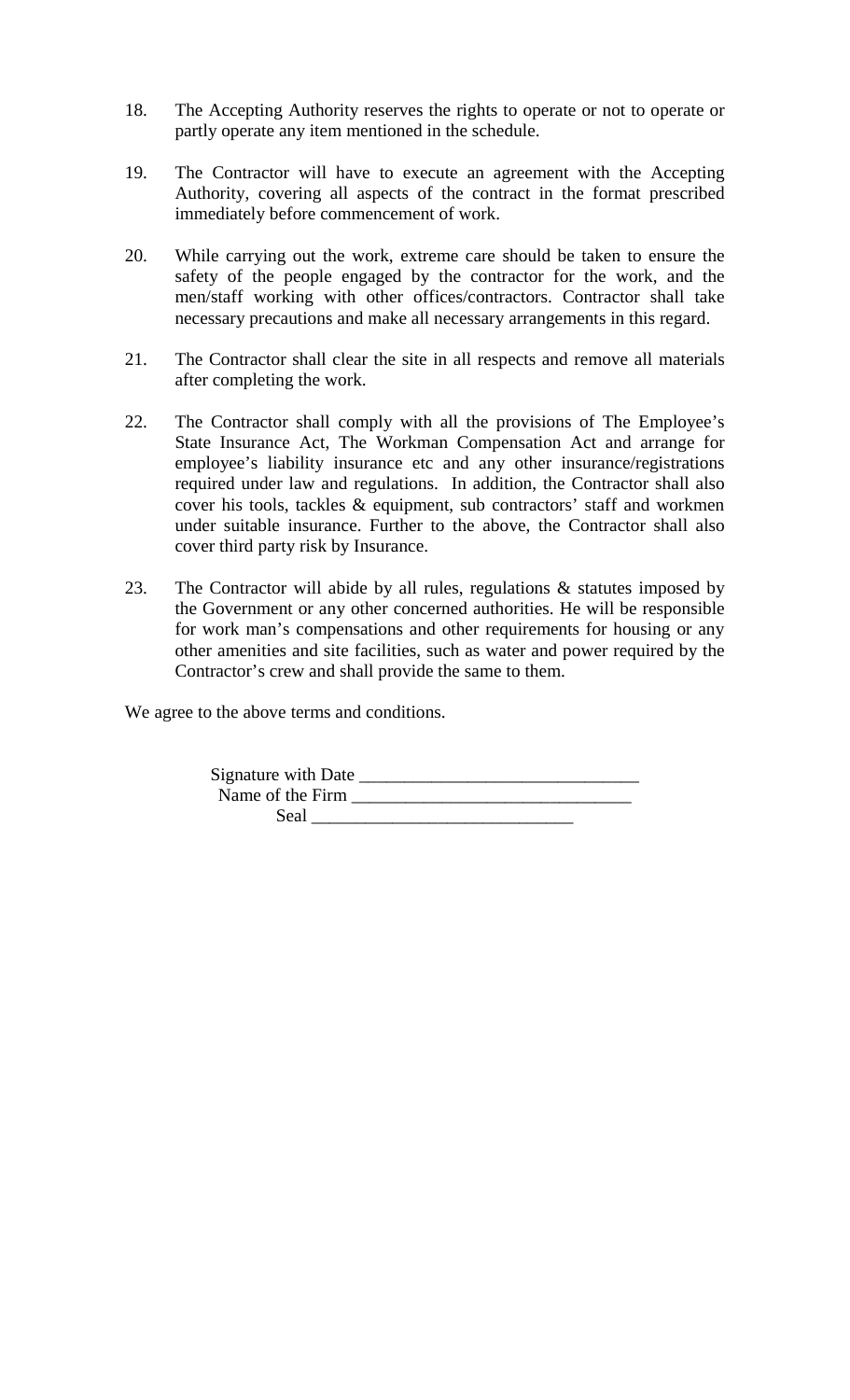### **ANNEXURE-VI (Enclosure to the Financial Bid)**

### **(Note : The financial bid is to be submitted in BOQ format only and supported by this enclosure to financial Bid)**

# **NOTICE INVITING E-TENDER THROUGH E-PROCUREMENT FOR OUTSOURCING OF SECURITY AND EXTERNAL MAINTENANCE IN THE OFFICES AT THE MHU COMPLEX FOR ONE YEAR FROM 01.04.2017 TO 31.03.2018.**

# **Enclosure to the FINANCIAL BID**

- 1. Name of the party :
- 2. Address (With Tel No., Fax No.) :
- 3. Name & Address of the proprietor / Partners / Directors (With Mobile No.) :

#### **Rates quoted shall be as per statuary requirement**

|                                                      |                         | <b>AMOUNT IN RUPEES</b>               |
|------------------------------------------------------|-------------------------|---------------------------------------|
| <b>DESCRIPTION</b>                                   | <b>Security Service</b> | <b>External</b><br><b>Maintanance</b> |
| <b>BASIC PAY</b> (per person)                        |                         |                                       |
| <b>Variable DA</b>                                   |                         |                                       |
| <b>Gross Daily Wages</b>                             |                         |                                       |
| ESI @<br>in $\%$                                     |                         |                                       |
| EPF @<br>$\frac{6}{6}$                               |                         |                                       |
| $\frac{0}{0}$<br><b>Pension Fund</b>                 |                         |                                       |
| <b>Bonus</b>                                         |                         |                                       |
| Other statutory tax (if any)                         |                         |                                       |
| Sub-total                                            |                         |                                       |
| <b>Contractor's Service Charges</b><br>$\frac{6}{9}$ |                         |                                       |
| Grand Total of daily wage per                        |                         |                                       |
| person                                               |                         |                                       |
| Number of days in month                              | 31                      | 26                                    |
| Amount per month per person                          |                         |                                       |
| <b>Service Tax</b>                                   |                         |                                       |
| <b>Gross Amount per month per</b>                    |                         |                                       |
| person                                               |                         |                                       |

"Certified that the above quoted rate complies with The Minimum Wages Act and all the statutory provisions and rules as applicable. The above rates are inclusive of all the taxes (Service Tax or any other tax) payable to the Government.

> (Signature of Bidder/Authorized signatory with Name and date and office seal)